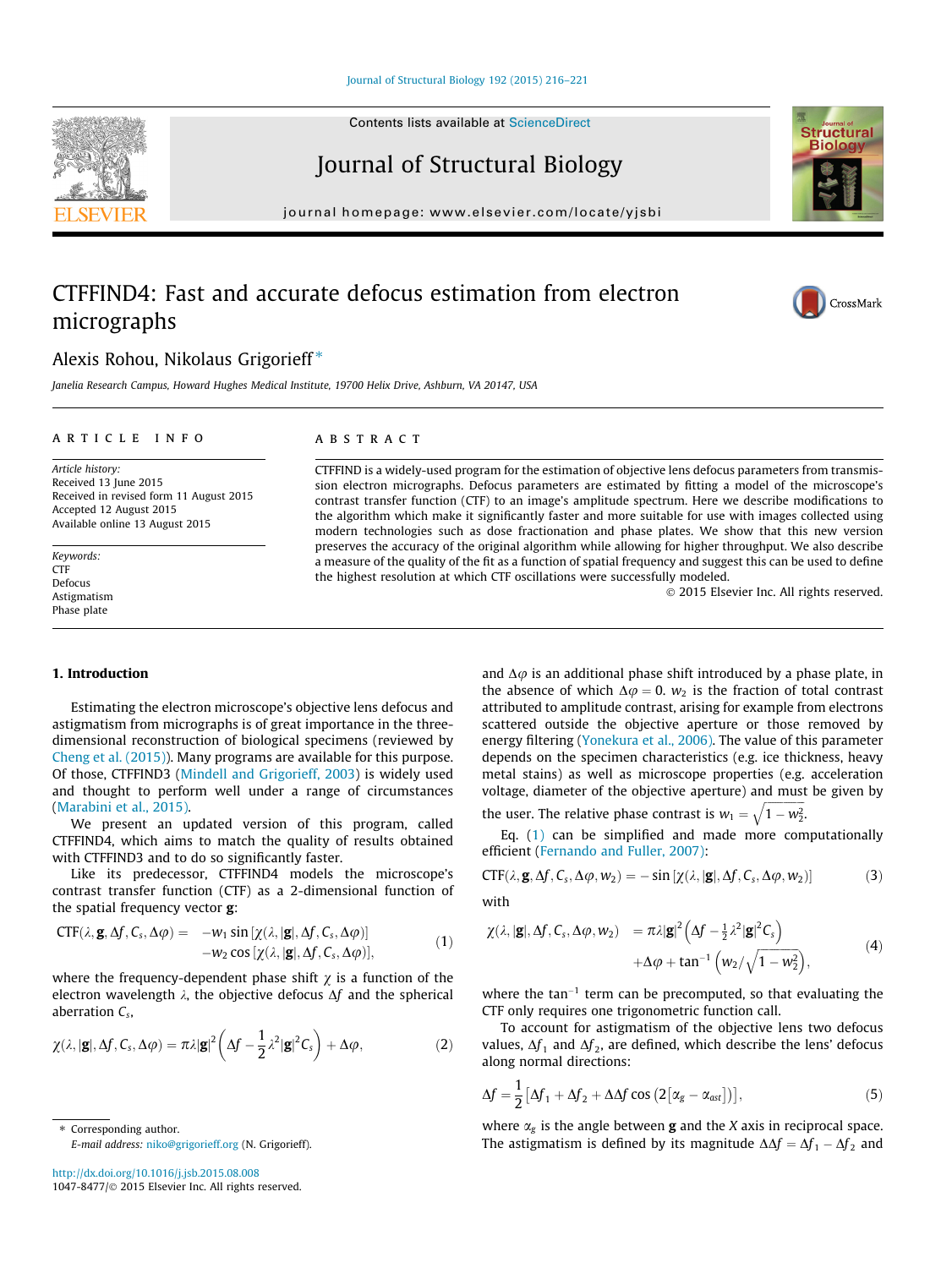<span id="page-1-0"></span>

**Fig.1.** Two defocus values,  $\Delta f_1$  and  $\Delta f_2$ , and an angle,  $\alpha_{ast}$ , define an astigmatic CTF. The effective defocus at an arbitrary point g (scattering vector) in reciprocal space is defined by Eq. [\(5\).](#page-0-0) Adapted from [Fig. 3](#page-3-0) of [Mindell and Grigorieff \(2003\).](#page-5-0)

its polar angle  $\alpha_{ast}$ , the angle between the image X axis and the direction along which  $\Delta f = \Delta f_1$  (Fig. 1).

# 2. User input

By default, input parameter values are given interactively, with a question–answer sequence inspired by that of the IMAGIC image processing package ([van Heel et al., 1996\)](#page-5-0), including help messages (given in response to ''?") and default answers which are updated with the user's previous answers.

Alternatively, the user can give the --old-school-input command-line option, in which case CTFFIND4 will accept the same input as CTFFIND3 but use the CTFFIND4 algorithms described here. This feature is meant to facilitate the use of CTFFIND4 in the context of pre-existing scripts and workflows, though it does not allow access to new features such as movie processing or phase shift determination.

Aside from the obvious input parameters (micrograph file name, microscope acceleration voltage, etc.), the user must choose a number of parameter values (listed in Table 1), for which suggested defaults are built into the program. These default values should be taken as guides only, but may serve as good starting points when searching for optimal input parameters.

Optionally, the user may supply pre-computed amplitude spectra (using command-line option --amplitude-spectruminput), in which case amplitude spectrum calculation (Section 3.1) will be bypassed. Background subtraction

## Table 1

Input parameters whose values must be chosen by the user. The four parameters below the dashed line are only required when a stack of frames is given as input ( $N_{\text{frames}}$ ; see Section [3.7](#page-2-0)) or when the user indicates that a phase plate with variable phase shift was used ( $\Delta\varphi_{min}$ ,  $\Delta\varphi_{max}$ ,  $\Delta\varphi_{step}$ ; see Section [3.8](#page-2-0)).

| Symbol                  | Description (default value, unit)                    |  |  |  |  |  |
|-------------------------|------------------------------------------------------|--|--|--|--|--|
| W <sub>2</sub>          | Relative amplitude contrast (0.07)                   |  |  |  |  |  |
| $N_d$                   | Size of spectrum (512 pixels)                        |  |  |  |  |  |
| $g_{min}^{-1}$          | Min. resolution in target function $(30 \text{ Å})$  |  |  |  |  |  |
| $g_{max}^{-1}$          | Max. resolution in target function $(5 \text{ Å})$   |  |  |  |  |  |
| $\Delta f_{min}$        | Lower bound of initial defocus search (5000 Å)       |  |  |  |  |  |
| $\Delta f_{\text{max}}$ | Upper bound of initial defocus search (50000 Å)      |  |  |  |  |  |
| $\Delta f_{step}$       | Step size of initial search for defocus (500 Å)      |  |  |  |  |  |
| $\Delta \Delta f_{res}$ | Astigmatism restraint $(100 \text{ Å})$              |  |  |  |  |  |
| $N_{frames}$            | Number of frames to average (1)                      |  |  |  |  |  |
| $\Delta\varphi_{min}$   | Lower bound of initial phase shift search (0 rad)    |  |  |  |  |  |
| $\Delta\varphi_{max}$   | Upper bound of initial phase shift search (3.15 rad) |  |  |  |  |  |
| $\Delta\varphi_{step}$  | Step size of initial phase shift search (0.01 rad)   |  |  |  |  |  |

(Section 3.2) can also be bypassed by giving  $\text{-filtered}$ amplitude-spectrum-input.

### 3. Algorithm

CTFFIND4 mostly re-implements CTFFIND3 with a few modifications. To summarize, the algorithm consists of computing an amplitude spectrum from the input micrograph, estimating the spectrum's background, subtracting this from the original spectrum, and evaluating the similarity between theoretical twodimensional CTF functions and the remaining oscillatory signal. The parameters for the theoretical CTF are varied until the similarity is maximized, yielding an estimate of the microscope's defocus and astigmatism parameters.

# 3.1. Amplitude spectrum

The amplitude spectrum is computed by taking the absolute of the Fourier transform of the whole micrograph (padded to square dimensions if necessary). The amplitude spectrum is then downsampled to the desired dimensions by Fourier truncation, which discards terms outside a user-defined central part of the Fourier transform of the amplitude spectrum.

The size of the decimated amplitude spectrum,  $N_d$ , is chosen by the user. To lower the computational cost of the scoring function, it should be kept as small as possible (see Section 3.3). However, a small spectrum may not describe CTF oscillations accurately enough, leading to increased errors in parameter estimates. This is especially true in cases of large defocus (for a more quantitative description of this effect, see [\(Penczek et al., 2014\)\)](#page-5-0). The default spectrum size in CTFFIND4 is  $512 \times 512$  pixels, which is sufficient in the majority of cases, but in many instances users may wish to use smaller dimensions (e.g.  $256 \times 256$ ) for computational efficiency.

# 3.2. Background subtraction

Most of the power in experimental images is concentrated in the lowest spatial frequencies, giving a dominant peak centered at the origin of the amplitude spectrum and a slow-decreasing ramp towards high frequencies, on top of which amplitude oscillations due to the CTF are sometimes barely discernible. To estimate this ramp, both versions of CTFFIND use the same box-convolution algorithm: the down-sampled amplitude spectrum is convoluted in real space with a square boxcar function, and the resulting smooth spectrum is subtracted from the signal.

The convolution operation is carried out only at radii corresponding to frequencies greater than  $g_{min}$ . Pixels near the origin are left unchanged, so that after subtraction of the smoothed spectrum they are set to 0. In addition, the central 3 pixels in each direction  $(x \text{ and } y)$  are ignored by the convolution kernel, so that any artefacts in the central cross of the amplitude spectrum do not affect the quality of background subtraction.

## 3.3. Scoring function

We use the normalized cross correlation coefficient between the CTF and the experimental, decimated and backgroundsubtracted amplitude spectrum  $A_d$  as a target function for our search and refinement of CTF parameters:

$$
CC = \frac{\sum_{g_{min} < |\mathbf{g}| \le g_{max}} A_d(\mathbf{g}) \cdot |\text{CTF}(\mathbf{g})|}{\sqrt{\sum_{g_{min} < |\mathbf{g}| \le g_{max}} A_d(\mathbf{g})^2 \cdot \sum_{g_{min} < |\mathbf{g}| \le g_{max}} \text{CTF}(\mathbf{g})^2}} \tag{6}
$$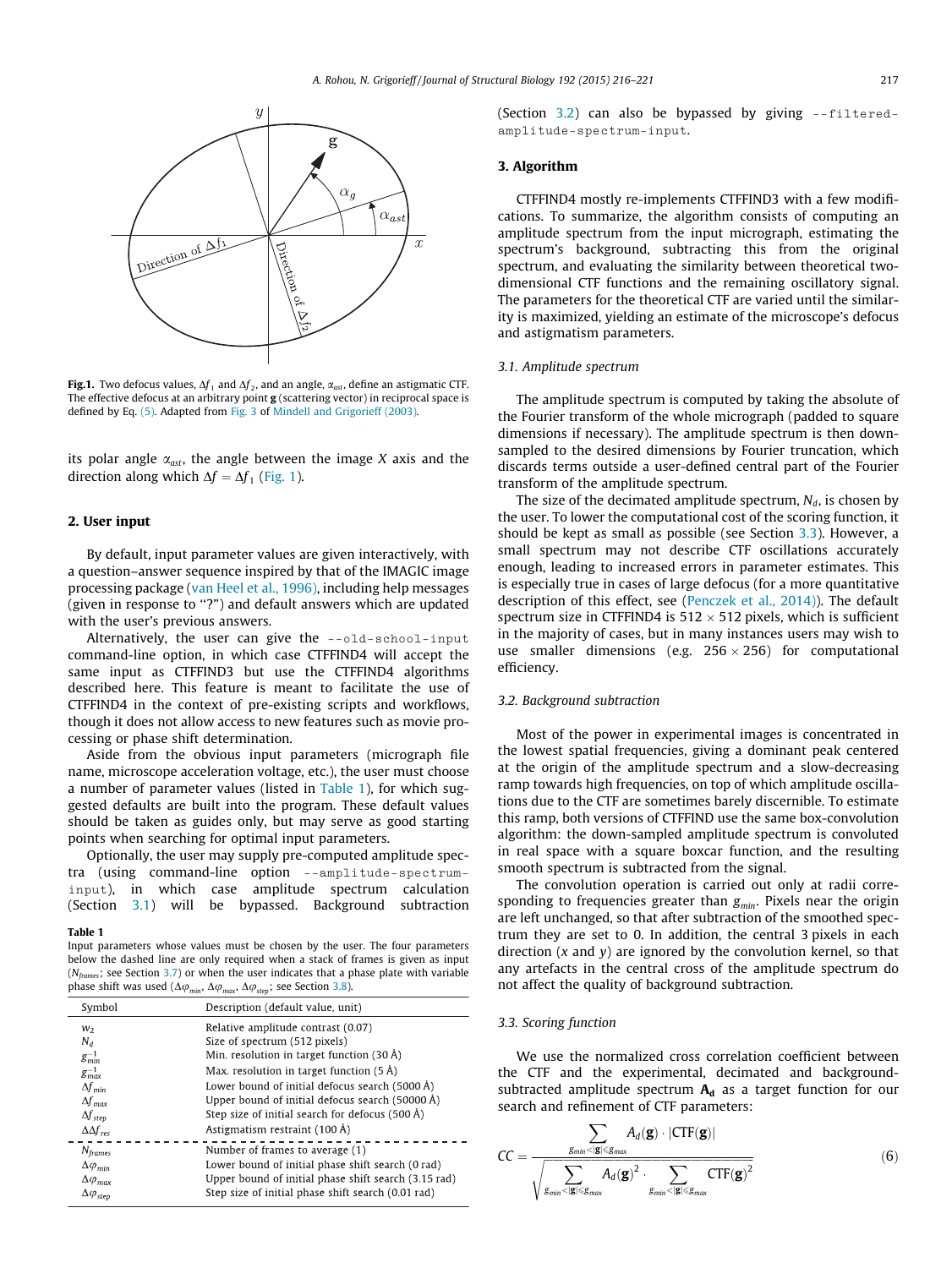<span id="page-2-0"></span>The cross-correlation is computed by iterating over all pixels in  $A_d$ which lie between the radii corresponding to spatial frequencies  $g_{min}$  and  $g_{max}$ . The computational cost of evaluating this function is therefore proportional to  $N_d^2 \cdot (g_{max} - g_{min})^2$ .<br>In some cases CTE oscillations are not clear

In some cases CTF oscillations are not clearly detectable above background noise, such that cross-correlation values are low and they do not discriminate sufficiently between the correct (unknown) set of parameter values and alternatives. Because microscopists commonly aim to minimize astigmatism during data collection however, it is often helpful to prefer CTF parameter values which imply lower astigmatism. To this end, the user can place a restraint on  $\Delta\Delta f$ , the amplitude of astigmatism, by specifying  $\Delta \Delta f_{res}$ . The final score S is then:

$$
S = CC - \frac{\Delta \Delta f^2}{2\Delta \Delta f_{res}^2 N_{cc}},\tag{7}
$$

where  $N_{CC}$  is the number of pixels which were included in the computation of CC. The restraint (second) term in Eq. (7) will penalize parameter values which imply very astigmatic CTFs and this penalty will be especially significant when CTF oscillations are weak so that CC tends to be small. The strength of the penalty will be greater with lower  $\Delta \Delta f_{res}$  and larger astigmatism  $\Delta \Delta f$ . In CTFFIND4, this restraint can be turned off by setting  $\Delta \Delta f_{res} < 0$ , in which case  $S = CC$ . If  $\Delta \Delta f_{res}$  is set to zero by the user, it is internally set to a small value (100 Å, corresponding to a very strong restraint) to avoid division by zero.

# 3.4. Search for astigmatism angle

During execution of CTFFIND3, most of the computation time is spent on an initial 3-dimensional exhaustive search over  $\Delta f_1$ ,  $\Delta f_2$ and  $\alpha_{ast}$ . To make our program more efficient, we first estimate  $\alpha_{ast}$  separately, using an algorithm described by [van Heel et al.](#page-5-0) [\(2000\).](#page-5-0) First, the preprocessed amplitude spectrum  $A_d$  is mirrored along one of its axes. It is then aligned rotationally against its mirrored self using a 1-dimensional exhaustive search with 5° steps.  $\alpha_{ast}$  is then taken to be half of the rotation angle which relates the two mirror images.

# 3.5. Search for defocus values

In the next step,  $\alpha_{ast}$  is fixed and an exhaustive 2-dimensional search is done between  $\Delta f_{min}$  and  $\Delta f_{max}$  to find the values of  $\Delta f_{1}$ and  $\Delta f_2$  which maximize S.

# 3.6. Refinement of astigmatism and defocus value

The final step of the algorithm consists of a 3-dimensional conjugate-gradient maximization of S, which yields the final estimates of the values  $\Delta f_1$ ,  $\Delta f_2$  and  $\alpha_{ast}$ .

# 3.7. Processing dose-fractionated movies

Under some circumstances, improved CTF oscillations may be recovered from experimental micrographs by averaging amplitude spectra of movie frames rather than computing the amplitude spectrum from the sum of aligned frames ([Bartesaghi et al.,](#page-5-0) [2014\).](#page-5-0) [McMullan et al. \(2015\)](#page-5-0) observed a similar phenomenon in their study of Thon rings from amorphous ice and suggested an optimal dose of 4 e $^-$ /Å $^2$  to observe oscillation around 3.7 Å.

CTFFIND4 supports CTF estimation from movies by allowing the user to give a stack of frames as input and specify  $N_{frames}$ , the number of frames to average together before computing amplitude spectra. If the user sets  $N_{frames} = 1$ , amplitude spectra are computed from each frame and then averaged.

#### 3.8. Processing micrographs recorded using phase plates

Volta phase plates ([Danev et al., 2014\)](#page-5-0) have recently become available commercially. Unlike other phase plate designs, they introduce a phase shift of scattered relative to unscattered electrons which is variable over time/irradiation and may therefore need to be measured during data collection and/or a posteriori from the collected images. We added a phase shift term  $\Delta\varphi$  to our CTF model (see Eq.  $(2)$ ), which can be fit to  $A_d$  simultaneously with  $\Delta f_1$  and  $\Delta f_2$  so that users may estimate their phase plate's phase shift. If the user specifies that a phase shift should be fit,  $\alpha_{ast}$  is estimated first as usual (see Section 3.4), but the exhaustive search is then 3-dimensional ( $\Delta f_1$ ,  $\Delta f_2$ ,  $\Delta \varphi$ ) and the subsequent maximization is 4-dimensional (including  $\alpha_{ast}$ ).

# 4. Outputs

A summary text file is output, to which the final estimates of  $\Delta f_1$ ,  $\Delta f_2$ ,  $\alpha_{ast}$  and  $\Delta \varphi$  for each input micrograph are written (one line per micrograph), as well as the final cross-correlation between  $A_d$  and the fit CTF (Eq. (7)). The other outputs of CTFFIND4 are concerned with giving the user feedback regarding the quality of the fit.

# 4.1. Diagnostic image

A diagnostic image is generated, showing  $\text{CTF}_{\text{fit}}$  overlaid onto a version of  $A_d$  thresholded to improve contrast of the Thon rings (Fig. 2). This is meant to provide qualitative feedback and relies on the user's expertise to judge whether the fit was satisfactory and/or until which resolution the fit was successful.

# 4.2. Diagnostic fit profile

CTFFIND4 also computes 1D profiles of  $A_d$  and  $|CTF_{fit}|$ ,  $A_d^{1D}$  and  $\left|\mathbf{CTF_{fit}}\right|^{10}$ . In the simple case where  $\Delta\Delta f = 0$ , these are simply radial vertices with bin width h e g : averages with bin width  $b$ , e.g.:

$$
A_d^{\text{1D}}(r_i) = \frac{\sum_{r_i - \frac{b}{2} < |\mathbf{g}| \le r_i + \frac{b}{2}} A_d(\mathbf{g})}{\sum_{r_i - \frac{b}{2} < |\mathbf{g}| \le r_i + \frac{b}{2}} 1} \tag{8}
$$



Fig.2. Diagnostic image from micrograph #1 of set #7 of the CTF challenge, output by CTFFIND4 using runtime parameters detailed in [Table 3.](#page-4-0) The 2-dimensional CTF ( $CTF_{fit}$ ) is overlayed onto the preprocessed amplitude spectrum  $(A_d)$  up to the radius corresponding to  $g_{max}$ .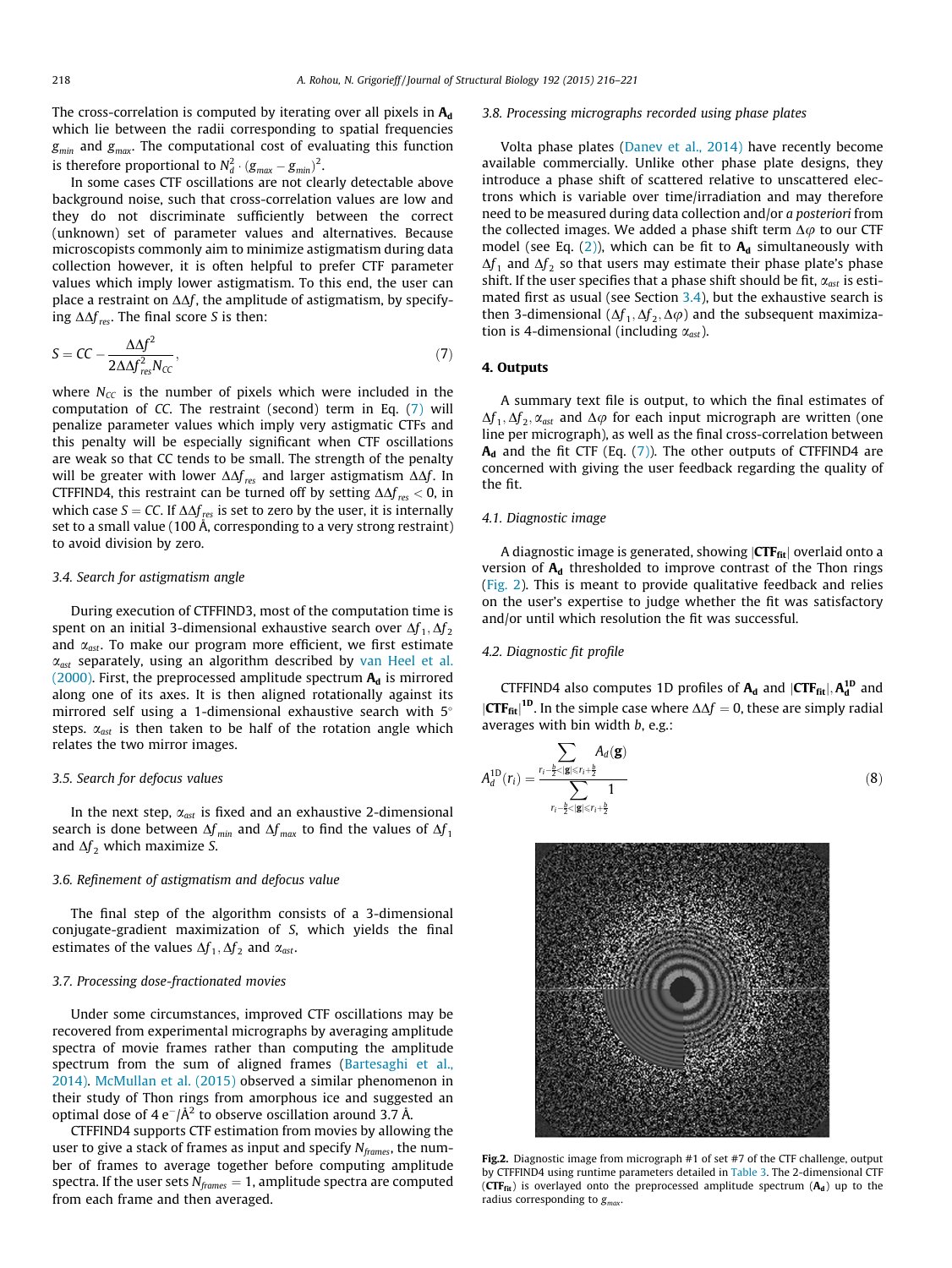<span id="page-3-0"></span>Evaluating these 1D profiles in the case of astigmatic CTF functions  $(\Delta\Delta f \neq 0)$  is not trivial and this problem has been approached by several authors (e.g., [Mallick et al. \(2005\)](#page-5-0)). Our approach's first step is to count, for every pixel, the number n of CTF extrema between it and the origin of the amplitude spectrum image. To find the spatial frequencies of CTF extrema requires solving the derivative of Eq. ([3\)](#page-0-0) with respect to  $\chi$ ,

$$
\cos\left[\chi(\lambda, |\mathbf{g}|, \Delta f, C_s, \Delta \varphi, w_2)\right] = 0, \tag{9}
$$

for which there is an infinite number of solution, exactly n of which are below any given spatial frequency  $|g|$ :

$$
n\pi - \frac{\pi}{2} \le \chi(\lambda, |\mathbf{g}|, \Delta f, C_s, \Delta \varphi, w_2) \le (n+1)\pi - \frac{\pi}{2},\tag{10}
$$

so that

$$
n = \left[\frac{1}{\pi}\chi(\lambda, |\mathbf{g}|, \Delta f, C_s, \Delta \varphi, w_2) + \frac{1}{2}\right],
$$
\n(11)

where  $||$  denotes the floor function. We hold this count in memory as image E (Fig. 3).

This allows the grouping of pixels according to their ''position" along the CTF (number of preceding extrema), as opposed to their spatial frequency (distance from the origin)<sup>1</sup> and thus average them regardless of astigmatism. Specifically, we wish to compute the 1D profile of  $A_d$  along the direction of average defocus  $\alpha_{mid} = \alpha_{ast} + \pi/4$ , in bins of width  $b = 1$  pixel centered at frequencies  $r_i$  indexed by  $i = 1, ..., \lfloor N_d/\sqrt{2} \rfloor$ . To this end we define  $S(r_i)$ , the set of g vectors which index pixels that can be averaged together into  $A_d^{10}(r_i)$  because they have the same number of preceding extrema<br> $A_d^{10}(r_i)$  and because their assigned CTF, values are closer to the value  $[E(g)]$  and because their assigned CTF<sub>fit</sub> values are closer to the value of CTF<sub>fit</sub> along  $\alpha_{mid}$  at  $r_i$  than at any other bin center  $r_i$  ( $j \neq i$ ):

$$
S(r_i) = \{ \mathbf{g} : E(\mathbf{g}) = E(r_i, \alpha_{mid}) \land \mid CTF_{\text{fit}}(\mathbf{g}) - CTF_{\text{fit}}(r_i, \alpha_{mid}) \mid \langle \mid CTF_{\text{fit}}(\mathbf{g}) - CTF_{\text{fit}}(r_j, \alpha_{mid}) \mid \},
$$
(12)

where we use set-builder notation;  $\{x : p(x)\}$  denotes the set of values of variable x such that  $p(x)$  is satisfied,  $\wedge$  denotes conjunction. The values of  $A_d$  at pixels within set  $S(r_i)$  can then be averaged to give  $A_d^{\text{1D}}(r_i)$ :

$$
A_d^{\text{1D}}(r_i) = \frac{\sum_{\mathbf{g} \in S(r_i)} A_d(\mathbf{g})}{|S(r_i)|},\tag{13}
$$

where  $||$  denotes the cardinality of a set. Similarly for  $|CTF_{fit}|$ :

$$
|CTF_{\text{fit}}|^{1D}(r_i) = \frac{\sum_{\mathbf{g} \in S(r_i)} |CTF_{\text{fit}}(\mathbf{g})|}{|S(r_i)|},
$$
\n(14)

# 4.3. Estimating the quality of fit

In an attempt to provide a quantitative measure of the quality of fit, we implemented a spatial frequency-dependent measure of the correlation between  $\left| \text{CTF}_{\text{fit}} \right|^{1D}$  and  $A_d^{1D}$ , similar to that described<br>by Huang et al. (2003). We chose the pormalized cross, correlation by [Huang et al. \(2003\)](#page-5-0). We chose the normalized cross-correlation, computed at intervals delimited by the maxima of  $|{\rm CTF_{fit}}|^{\rm 1D}$  along  $\alpha_{mid}$ :

$$
CC_{fit}(r) = \sum_{r_{max}(i) < r' \le r_{max}(i+1)} A_d^{1D}(r') |CTF_{fit}(r', \alpha_{mid})|,\tag{15}
$$

In some respects, this is similar to what is achieved by phase unwrapping (see e.g., [Vargas et al. \(2013\)](#page-5-0)).



Fig.3. Image E generated from the CTF fit to micrograph #1 of set #7 of the CTF challenge. At every pixel (corresponding to a spatial frequency vector g), this image records n, the number of preceding CTF extrema  $(Eq, (11))$ . Here this value is colorcoded, so that pixels at spatial frequencies before the first extremum of the CTF, which have value 0, are displayed in dark blue. Pixels that have 35 or more preceding CTF extrema are shown in dark red.



**Fig.4.** Output diagnostic plots describing the experimental amplitudes  $(A_d^{\text{1D}})$ , green) the fit CTF ( $|CTF_{fit}|^{1D}$ , orange) and goodness of fit ( $CC_{fit}$ , blue) for micrograph #1 of the CTF challenge. For this micrograph the final estimates were set #7 of the CTF challenge. For this micrograph, the final estimates were  $\Delta f_1 = 29070 \text{ Å}$ ,  $\Delta f_2 = 28313 \text{ Å}$  and  $\alpha_{ast} = 56.5^{\circ}$ . The highest resolution at which Thon rings were deemed to be modeled correctly was 6.5 Å. The experimental amplitude profile (green) is normalized such that: the minima of the oscillations are set to 0.0; the second peak of the power spectrum (in this case at around 0.04) is 0.95; the maxima of oscillations are further normalized to 0.1 if their maxima would be <0.1 otherwise. Because of aliasing, one does not observe zeroes in  $\left|\mathbf{C}\mathbf{F}_{\text{fit}}\right|^{1D}$ . One would normally solve this by increasing  $N_d$ , but we restricted ourselves to previously-used parameter values for this experiment (see caption to ourselves to previously-used parameter values for this experiment (see caption to [Table 3](#page-4-0) for more details).

where we have omitted the usual normalization terms for clarity, and where  $r_{max}(i)$  and  $r_{max}(i + 1)$  are the frequencies of the CTF extrema immediately preceding and following r.

 $A_{d}^{\text{1D}}$ , CTF $_{\text{fit}}$  and CC $_{\text{fit}}$  are output by CTFFIND4 as a text file which can be plotted using an accompanying script (Fig. 4). In addition, an estimate is made of the highest resolution up to which a ''good" fit to  $A_d$  is obtained. We chose the criterion of  $CC_{fit}(r) \geq 0.75$  heuristically for this purpose, with the hope that a criterion based on a statistical significance test may be derived and implemented in future versions of the software.

# 5. Benchmarking

In the following paragraphs, CTFFIND versions 3.5 and 4.0.16 were used. Executable binaries and source code for both are avail-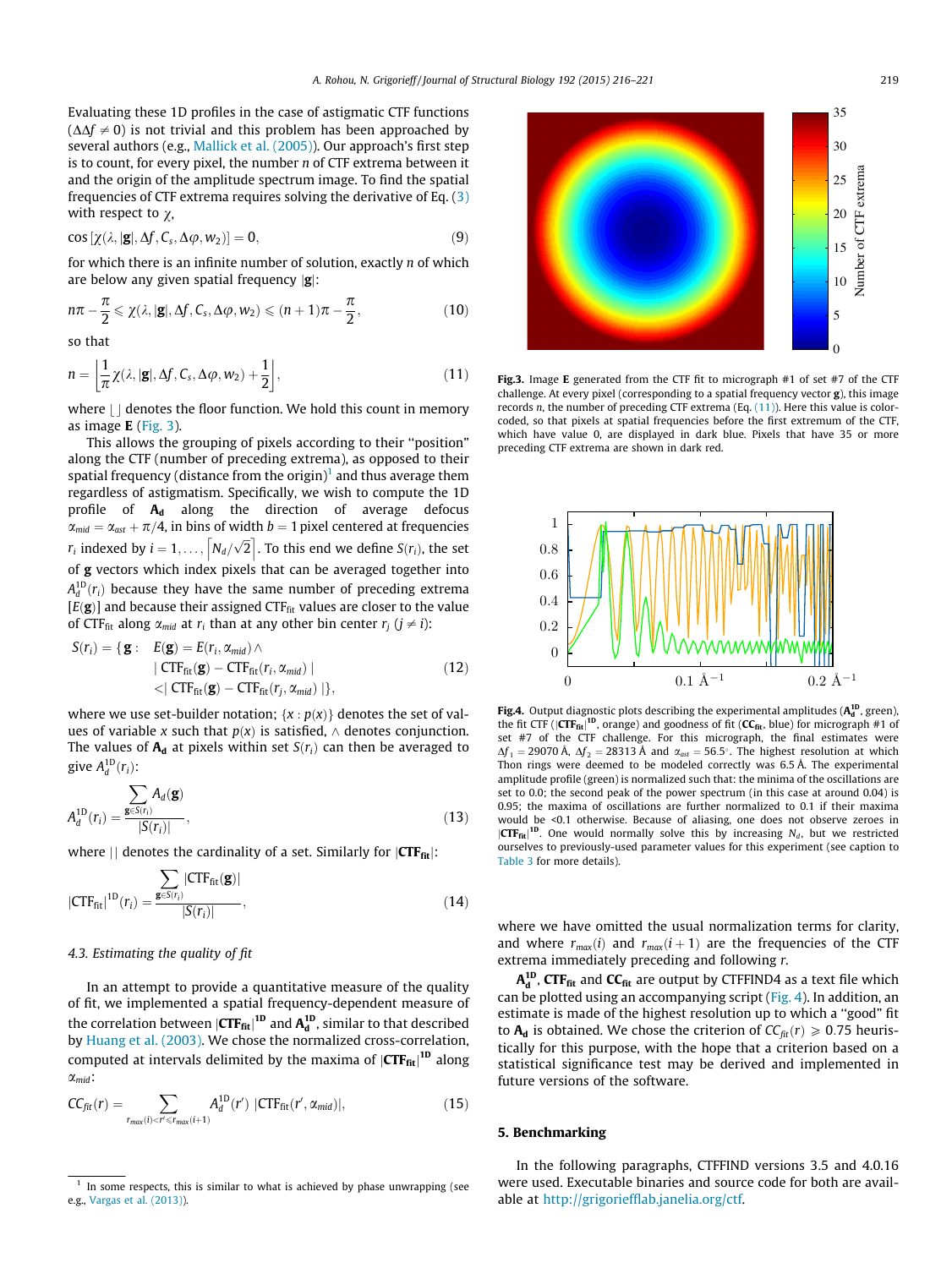#### <span id="page-4-0"></span>5.1. Speed

We expect that the time spent by CTFFIND4 evaluating S, the objective function, is proportional to  $N_d^2 (g_{max} - g_{min})^2$  $\left(\frac{\Delta f_{\text{max}}-\Delta f_{\text{min}}}{\Delta f_{\text{step}}}+\frac{90}{5}\right)$  whereas for CTFFIND3 it is proportional to  $N_d^2(g_{max} - g_{min})^2 \times \left(\frac{\Delta f_{max} - \Delta f_{min}}{\Delta f_{step}} \times \frac{90}{5}\right)$  (note the multiplication in the last set of parentheses). The speedup in that part of the program should therefore be on the order of  $1/(\frac{5}{90} + \frac{\Delta f_{step}}{\Delta f_{max}-\Delta f_{min}})$ . Other parts of the algorithm (such as the computation of  $A_d$ ) may also affect the speed-up somewhat.

We measured execution times of CTFFIND3 and CTFFIND4 with micrographs of bacteriorhodopsin, which had been used in benchmarking CTFFIND3 [\(Mindell and Grigorieff, 2003\)](#page-5-0), as inputs. Using the same parameters as had been used by Mindell and Grigorieff, one would expect a 9-fold speedup in the search over S, but we only observed a  $\sim$ 3.7-fold speedup (Table 2). We assume that this is because under those circumstances, CTFFIND4 spends proportionally less time evaluating S and more time on other parts of the algorithm.

As a separate test we ran both versions on a set of 24 micrographs of 3712  $\times$  3712 pixels (set #3 from the CTF challenge, see below) using the default parameter values listed in [Table 1](#page-1-0) and 16 CPU threads. Under those circumstances, CTFFIND4 achieved speed-ups of  $\sim$ 10-fold relative to CTFFIND3 ( $\mu$  = 9.85,  $\sigma$  = 0.24).

#### 5.2. Accuracy

The micrographs of bacteriorhodopsin provide a useful benchmark for the accuracy of defocus parameter estimation because an earlier crystallographic study estimated their defocus parameters. We found that both versions of CTFFIND were similarly accurate, with errors on the order of a few nanometers (Table 2).

Assuming that CTFFIND3 provides accurate estimates of defocus parameters under most circumstances, we also aimed to ensure that CTFFIND4's estimates closely matched those from CTFFIND3 under a wide range of circumstances, despite the significant algorithmic changes between the two versions. To this end, we ran both versions on all 9 sets of micrographs made available by [Marabini et al. \(2015\)](#page-5-0) as part of the CTF challenge, and computed the percentage difference in estimates of defocus parameters between the two versions. We found discrepancies in defocus estimates were usually below 1%, but that discrepancies in  $\alpha_{ast}$  were often large, in the tens of degrees (Table 3), presumably because under experimental conditions (high noise) and with low levels of astigmatism  $(\Delta \Delta f / \Delta f_1)$  on the order of 2%), this parameter is poorly determined by the Thon rings. Discrepancies in  $\alpha_{ast}$  estimates were notably reduced for one of the sets of micrographs (#9), which consisted of simulated images and had the largest mean astigmatism. They were also very low  $(1.75^{\circ}$  on average) when processing bacteriorhodopsin micrographs, which have relatively large amounts of astigmatism (12–20% of  $\Delta f_1$ ; Table 2).

#### Table 2

Comparison of defocus parameter estimates from CTFFIND3 and CTFFIND4 to those obtained by crystallographic refinement of bacteriorhodopsin [\(Mindell and Grigorieff, 2003\)](#page-5-0). The differences  $\epsilon$  between crystallographic values and those obtained by CTFFIND are given in nm ( $\Delta f_1,\Delta f_2$ ) and degrees ( $\alpha_{\rm ast}$ ). Runtimes are given in seconds and were measured on a single Intel(r) Xeon(r) E5-287W CPU core operating at 3.10 GHz. To make runtimes comparable, the computation of 1D profiles and extra statistics were turned off in CTFFIND4 (they added ~2s to the runtime). Speedups report the ratio of CTFFIND3 to CTFFIND4 runtimes. The following parameters were used: N<sub>d</sub> = 128, g<sub>min</sub> = 200 Å,<br> $\sigma^{-1}$  = 2 Å, M<sub>p</sub> = 1000 Å, Mp = 10000 Å, Mp = 500 Å.  $g_{max}^{-1} = 3$  Å,  $\Delta f_{min} = 1000$  Å,  $\Delta f_{max} = 10000$  Å,  $\Delta f_{step} = 500$  Å. The astigmatism restraint was turned off. The amplitude of astigmatism ( $\Delta \Delta f$ ) was 727, 845, 884 and 812 Å, or 12%,  $\Delta f_{max} = 1000$  Å,  $\Delta f_{step} = 500$  Å 15%, 15% and 20% of  $\Delta f_1$  for the four micrographs respectively. Profiling indicated that CTFFIND4 spent only  $\sim$ 15% of execution time evaluating S, which may explain why the measured speedup did not match the predicted 9-fold speedup.

| Micrograph | CTFFIND3               |                        |                          |         | <b>CTFFIND4</b>        |                        |                          |         |                       | Speedup |
|------------|------------------------|------------------------|--------------------------|---------|------------------------|------------------------|--------------------------|---------|-----------------------|---------|
|            | $\epsilon(\Delta f_1)$ | $\epsilon(\Delta f_2)$ | $\epsilon(\alpha_{ast})$ | Runtime | $\epsilon(\Delta f_1)$ | $\epsilon(\Delta f_2)$ | $\epsilon(\alpha_{ast})$ | Runtime | $CC_{fit} = 0.75$ (Å) |         |
| b3730      | 0.6                    | $-6.1$                 | $-3.5$                   | 3.9     | 2.4                    | $-0.7$                 | $-8.1$                   | 1.1     | 4.5                   | 3.7     |
| b3736      | 10.0                   | 1.8                    | $-3.5$                   | 3.9     | 12.7                   | 2.0                    | $-4.0$                   | 1.1     | 3.2                   | 3.7     |
| b3737      | $-22.2$                | 10.2                   | $-1.9$                   | 3.9     | 9.8                    | 3.1                    | $-0.1$                   | 1.1     | 3.5                   | 3.6     |
| b3739      | $-0.3$                 | 0.9                    | 1.1                      | 3.9     | $-0.6$                 | 2.0                    | 1.2                      | 1.1     | 3.1                   | 3.6     |

#### Table 3

CTFFIND3 and CTFFIND4 find very similar defocus parameter values for CTF challenge micrographs. Nine sets of micrographs (described in [Marabini et al. \(2015\)](#page-5-0)) were processed with CTFFIND4, using the same parameters as had been used in one of the authors' (N.G.) submission to the CTF challenge using CTFFIND3. Those parameters were:  $N_d = 256$ ,  $g_{min}^{-1} = 200$  Å,  $g_{max}^{-1} = 8$  Å,  $\Delta f_{min} = 1000$  Å,  $\Delta f_{max} = 90,000$  Å,  $\Delta f_{step} = 200$  Å,  $\Delta \Delta f_{res} = 200$  Å. For set #9, CTF parameters were also estimated with adjusted parameters N<sub>d</sub> = 512 and  $\Delta f_{max} = 100$  Å (which ins  $\Delta\Delta f_{res} = -100 \text{ Å}$  (which inactivates the astigmatism restraint) and the results are shown in line 9<sup>\*</sup>. For each set, the mean ( $\mu$ ) and standard deviation ( $\sigma$ ) of the difference  $\epsilon$  of the difference of each of th between CTFFIND 4 and CTFFIND3's estimates of each of the defocus parameters ( $\Delta f_1$ ,  $\Delta f_2$ ,  $\alpha_{ast}$ ) are shown as percentages or degrees, as are measures of the amount of astigmatism  $(\Delta \Delta f / \Delta f_1)$  and estimates of the highest resolution (in Å) at which Thon rings are reliably fit, as given by the  $C_{fit} = 0.75$  criterion.

| Set # | % $\epsilon(\Delta f_1)$ |     | % $\epsilon(\Delta f_2)$ |          | $\% \Delta \Delta f / \Delta f_1$ |     | $\epsilon(\alpha_{ast})$ (°) |      | $CC_{fit} = 0.75$ (Å) |     |
|-------|--------------------------|-----|--------------------------|----------|-----------------------------------|-----|------------------------------|------|-----------------------|-----|
|       |                          | σ   |                          | $\sigma$ |                                   |     |                              |      |                       |     |
|       | $-0.1$                   | 0.8 | $-0.8$                   | 1.1      | $-2.5$                            | 1.5 | 3.0                          | 42.7 | 8.1                   | 2.4 |
|       | $-0.1$                   | 1.0 | $-0.1$                   | 1.0      | $-2.6$                            | 1.9 | 28.2                         | 53.2 | 8.1                   | 1.5 |
|       | 0.0                      | 0.2 | $-0.1$                   | 0.2      | $-2.1$                            | 0.6 | 21.5                         | 79.9 | 6.2                   | 1.7 |
|       | 0.2                      | 0.5 | $-0.2$                   | 0.5      | $-2.3$                            | 1.1 | 9.1                          | 77.6 | 7.4                   | 1.9 |
|       | 0.2                      | 0.8 | 0.2                      | 0.7      | $-1.1$                            | 1.0 | $-14.5$                      | 42.5 | 11.3                  | 8.6 |
|       | 0.3                      | 1.2 | $-0.6$                   | 0.9      | $-1.1$                            | 0.9 | $-5.5$                       | 23.4 | 10.1                  | 3.6 |
|       | $-0.1$                   | 1.0 | $-0.4$                   | 1.0      | $-1.8$                            | 1.6 | $-3.5$                       | 18.1 | 9.6                   | 3.0 |
|       | 1.6                      | 6.9 | 1.2                      | 5.4      | $-3.2$                            | 2.8 | $-7.2$                       | 38.6 | 8.5                   | 3.2 |
|       | 0.2                      | 0.4 | 0.1                      | 0.7      | $-4.3$                            | 3.7 | $-0.2$                       | 10.2 | 7.4                   | 4.8 |
|       | 1.5                      | 0.6 | $-4.0$                   | 4.6      | $-7.6$                            | 3.6 | $-1.5$                       | 3.3  | 3.4                   | 0.9 |